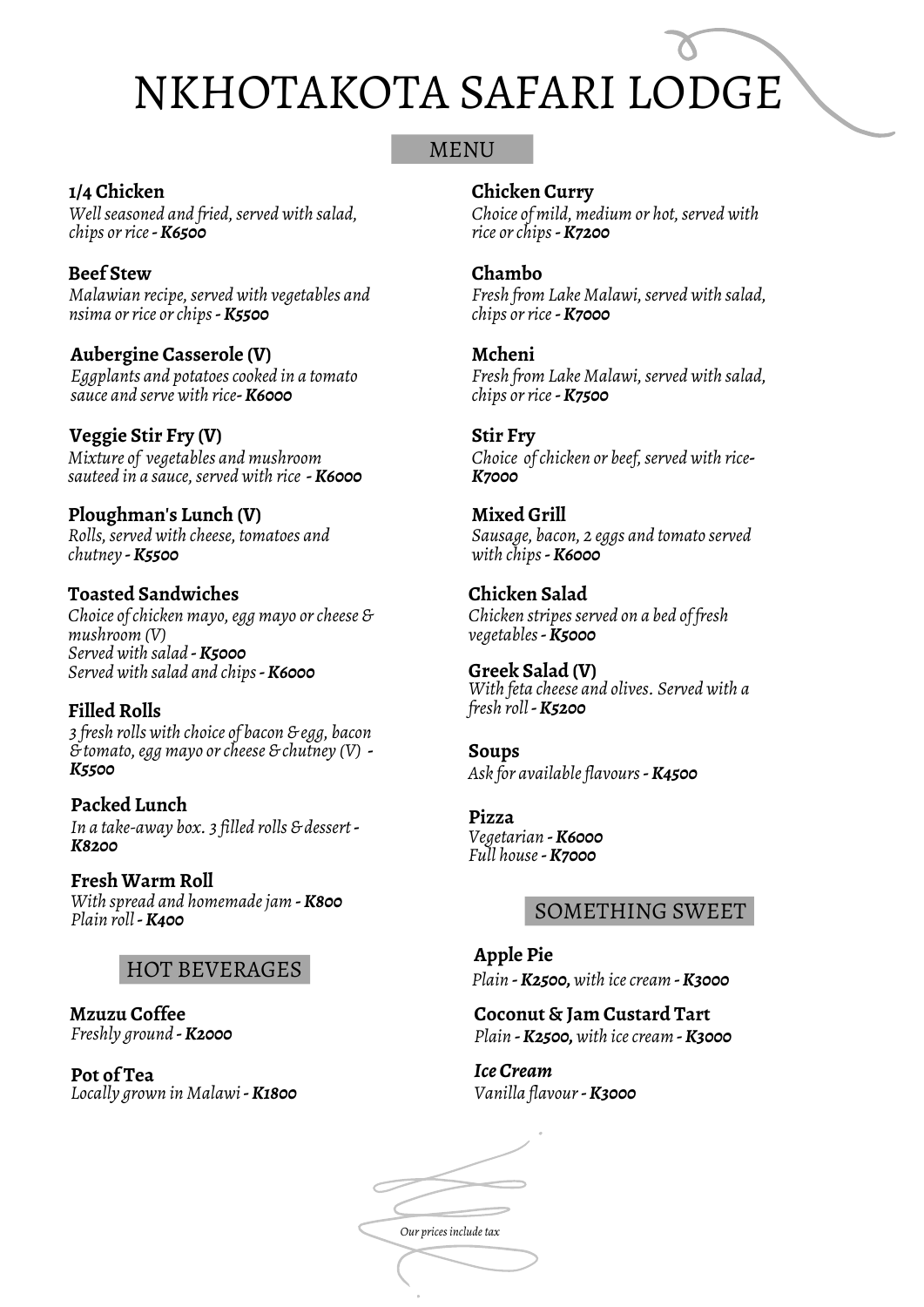#### BREAKFAST MENU

*Available until11am.*

*Pleaselet therestaurantstaf know what time you require breakfast the night before. Room serviceis available at an extra cost of K500 per person.*

#### **Light Continental Breakfast**

*3 slices of toast or 2 fresh rolls with cof ee ortea - K3500*

### **Thandaza Breakfast**

*Cereal, 3 slices of toast or 2 fresh rolls with cof ee ortea - K4500*

#### **English Breakfast**

*Cornflakes, 2 eggs,1sausage, fried tomato, 3 slices of toast with cof ee ortea - K7000 Add bacon -K1000*

#### **Eggs**

*2 eggs(fried,scrambled or boiled) with 3 slices of toast -K4500*

#### **Sausages**

*2 sausages(beef or pork) with 3 slices of toast -K5500*

**Our** prices include tax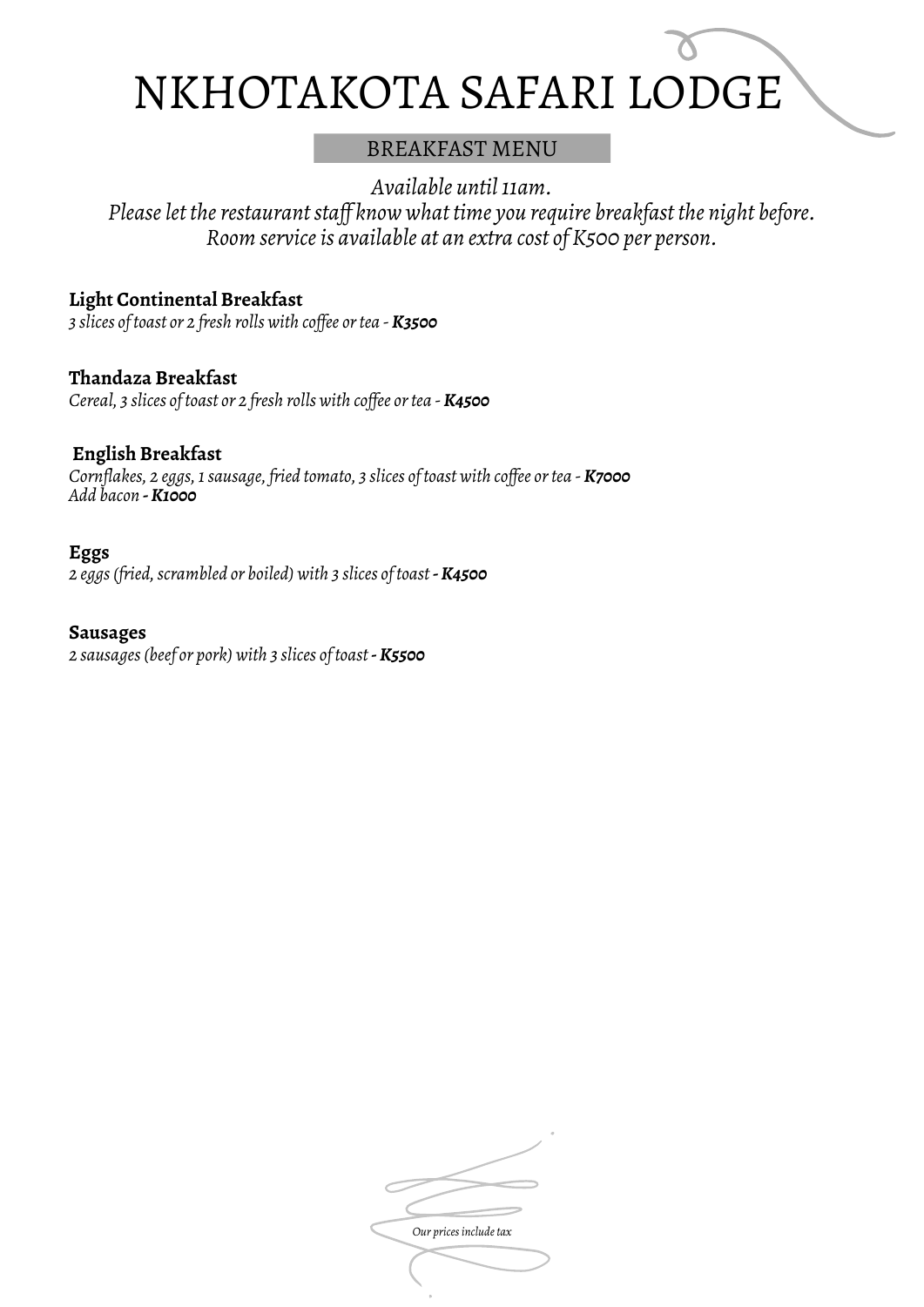#### DRINKS

Fruit Juice - K1500 Bottled Water (500ml) - K500 Roses' Lime Cordial - K1700 Tonic Water (200ml) - K1800 Tonic Water (350ml) - K2000 Ginger Ale (200ml) - K1800 Soda Water (200ml) - K1800 Carlsberg Green/Special - K1500 Carlsberg Chill - K1700 Castel Shandie - K1100 Kuchekuche - K1200 Castel Beer - K1200 Castle Lite - K2000 Heineken - K2800 Hunters Dry or Gold - K2800 Savannah Dry - K2800 Booster - K1500

Soft Drinks - K800

#### **Shots (35ml)**

Premiere Brandy - K1800 Malawi Gin - K1500 Whiskey Bells/J&B - K3000 Malawi Vodka - K1800 Amarula - K2700

#### **Wine By The Glass (150ml)**

White Wine - K2400 Red Wine - K2600

#### **Bar Snacks**

Sausage Snack (*beef or pork)*- K3800 Chicken Wings - K4000 Plain Chips - K3000

*Our pricesincludetax*